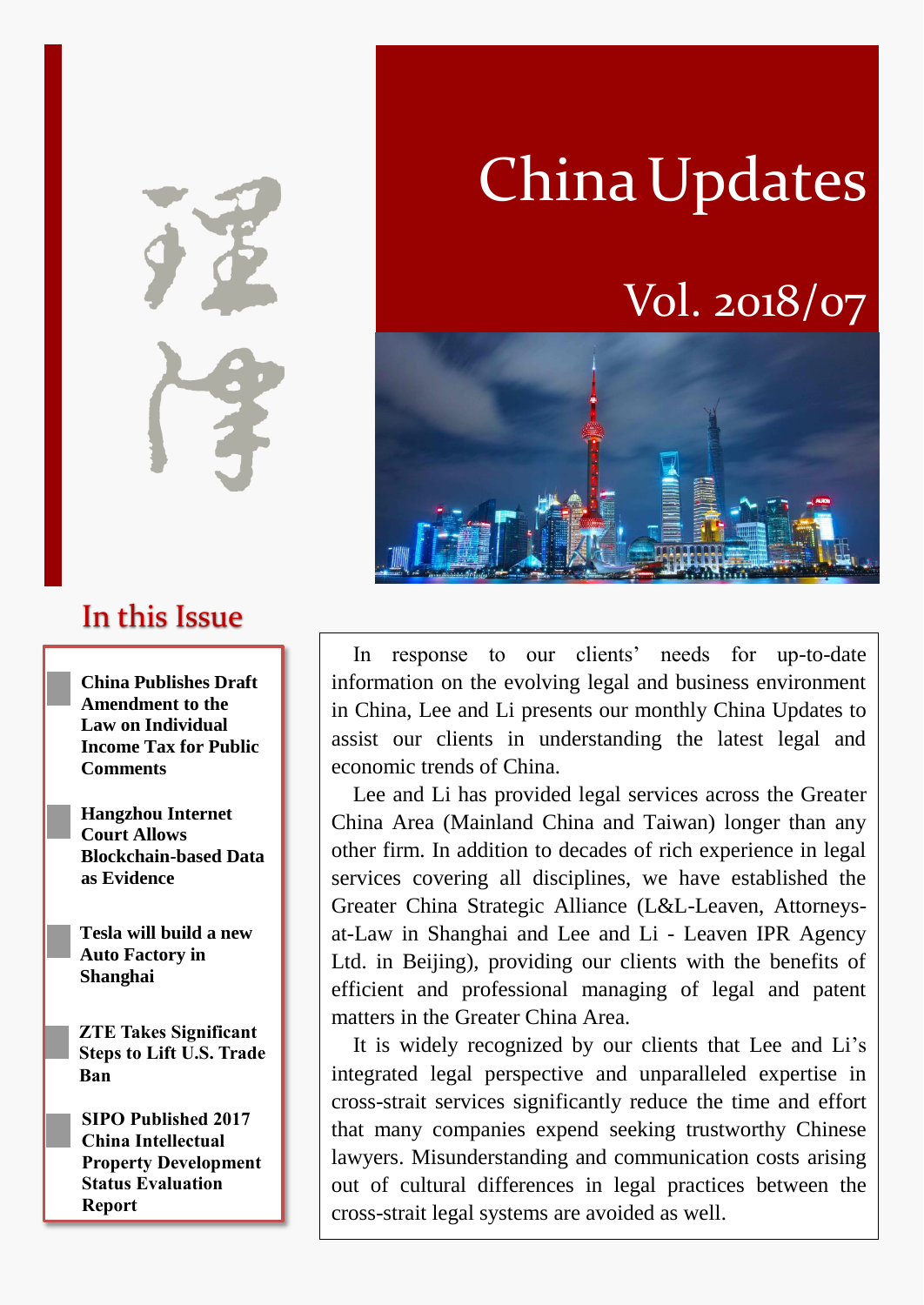#### **I. Law Updates**

#### **China Publishes Draft Amendment to the Law on Individual Income Tax for Public Comments**

On June 29, 2018, National People's Congress published the Draft Amendment to the Law on Individual Income Tax ("Draft Amendment "). The Draft Amendment includes amendment to the following key provisions:

(1) The Criteria of PRC Tax Residents:

The Draft Amendment introduces the definition and determination of resident and non-resident individuals for taxation purpose. The criteria to determine whether an individual shall pay individual income tax in China is adjusted from a one-year residency to a 183-day residency within the territory of China. As such, an individual who has a domicile in China or who is non-domiciled but has resided in China for 183 days or more in a tax year will be deemed as a tax resident.

(2) Proposal to consolidate certain labor income:

The current tax law divides taxable income into 11 categories and applies different tax rates: Wages and salaries are subject to a maximum of 45% tax rate. In contrast, income derived from labor services is currently subject to tax rates between 20% and 40%. Some high-income earners therefore declared their income of wages and salaries as income derived from labor services for tax avoidance purposes. The Draft Amendment seeks to consolidate wage and salary income, income derived from labor services, author's remuneration, and royalty income into one category of income and apply unified progressive tax rates.

(3) Improvement on Tax Rate Structure:

The tax rate for the comprehensive income is based on the current salary and salary income tax rate, and the calculation of tax is adjusted from monthly basis to annual basis.



# **Law Updates**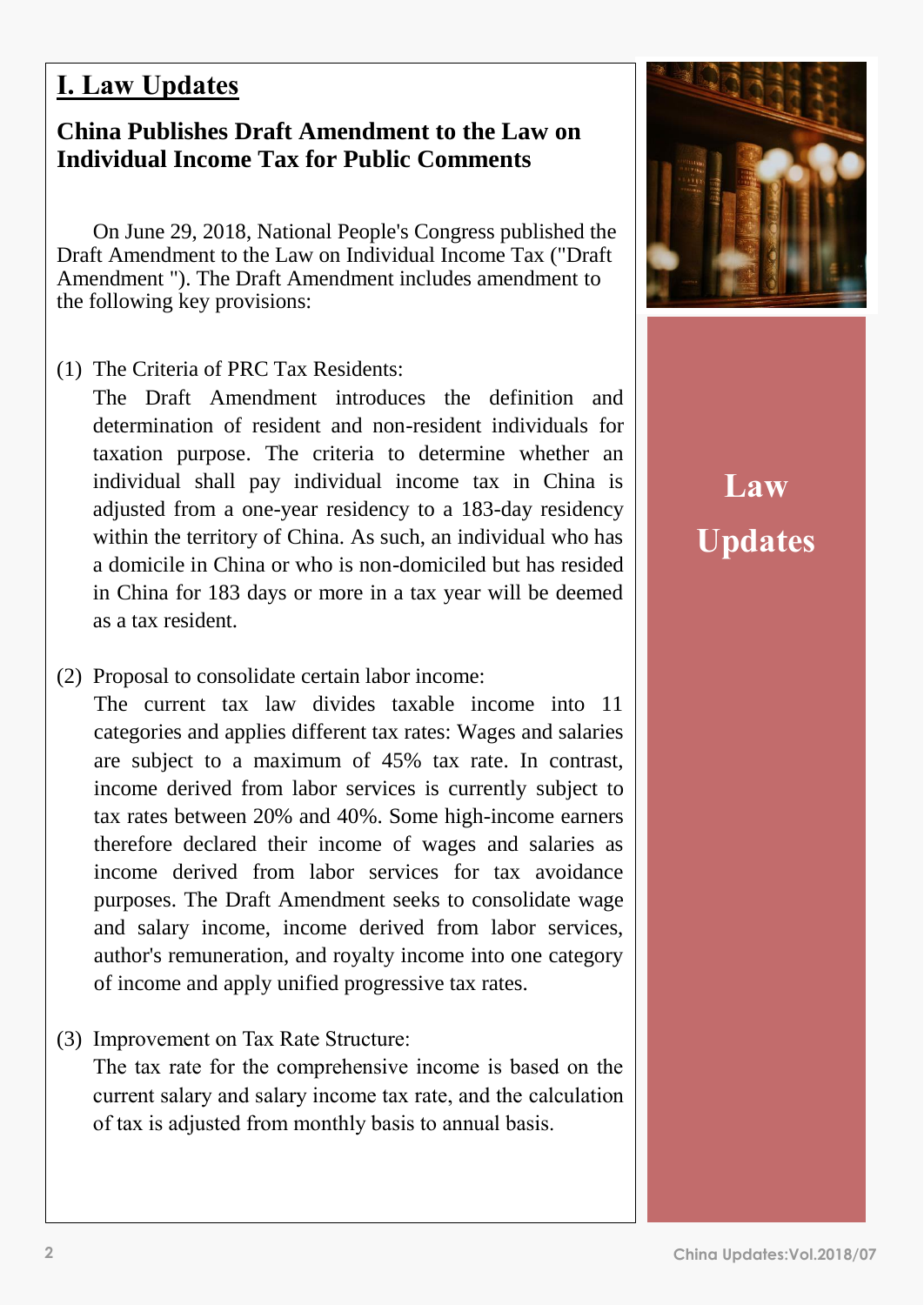(4) Increased Tax-Exempt Income: The Draft Amendment increases the monthly tax-exempt income from RMB 3,500 to RMB 5,000 (RMB 60,000/year).

- (5) Allow itemized deductions for specific expenditures In addition to the current deductible items, the Draft Amendment allows additional deduction for specific expenditures which are closely related to people's lives, such as expenditures on dependent children's education, continuing education, serious illness medical treatment, housing mortgage interest and rental.
- (6) Anti-Avoidance Rules:

Referring to the anti-avoidance rules in the Law of the People's Republic of China on Enterprise Income Tax, the Draft Amendment stipulates that under any of the following circumstances, the tax authority shall be empowered to adjust tax based on reasonable methods: (a) business is carried out in violation of the arm's length principle; (b) an enterprise is set up overseas to avoid tax burden; and (c) an individual obtains improper tax benefits from other unreasonable commercial arrangement. Where tax authority has made adjustment on the tax liability, additional tax payments due shall be made, along with the interests.

The Amendment (Draft) to the Law on Individual Income Tax (in Chinese):

[http://www.npc.gov.cn/npc/flcazqyj/2018-](http://www.npc.gov.cn/npc/flcazqyj/2018-06/29/content_2057033.htm) [06/29/content\\_2057033.htm](http://www.npc.gov.cn/npc/flcazqyj/2018-06/29/content_2057033.htm)



**Law Updates**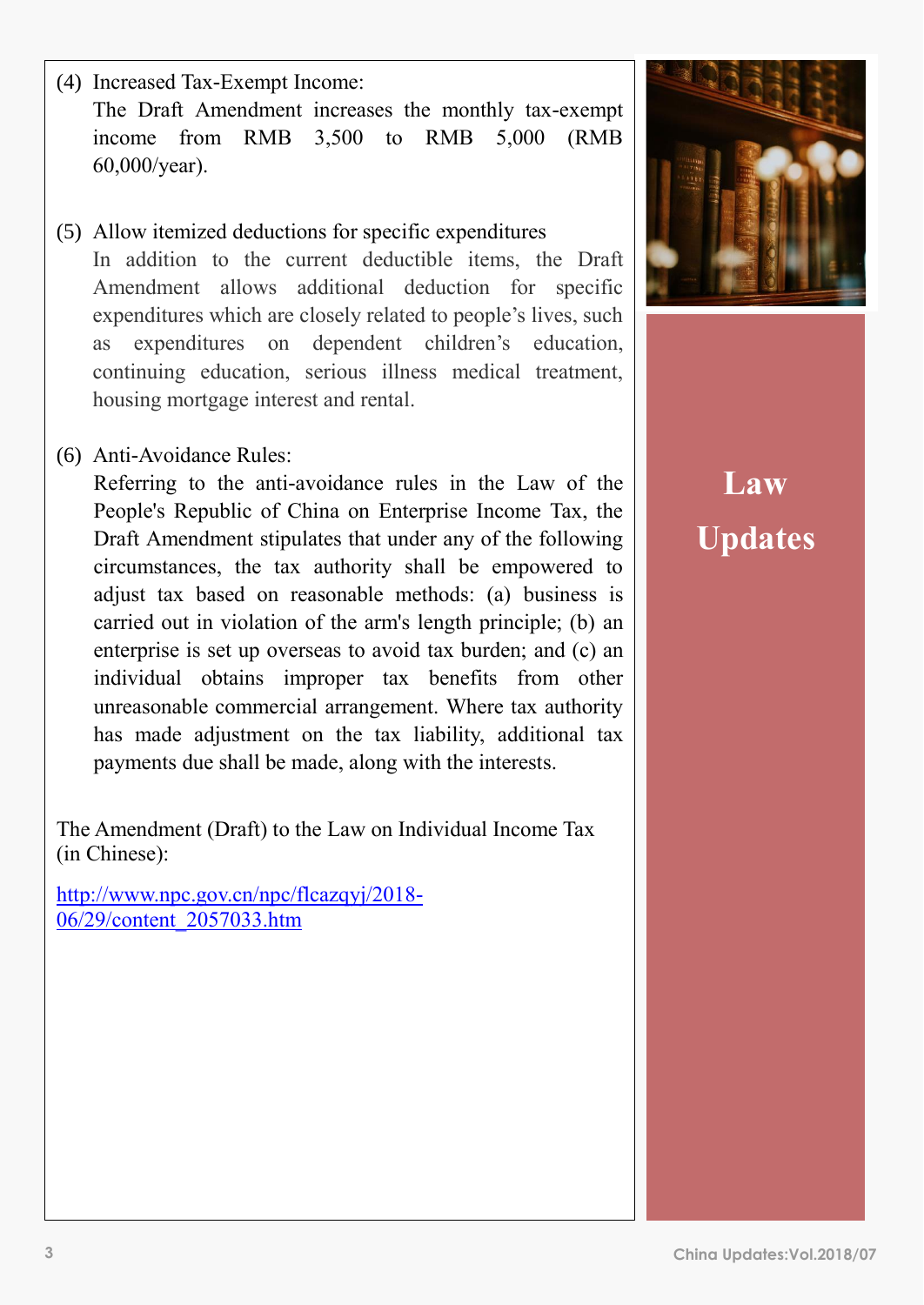#### **II. Case Updates**

#### **Hangzhou Internet Court Allows Blockchain-based Data Permissible as Evidence**

Hangzhou Internet Court (the "Court1") recently rendered a judgment on a copyright infringement lawsuit in June 2018, allowing blockchain evidence to be admissible in court for the first time. It is also the first time blockchain technology has been allowed as a method of preserving evidence in China.

The plaintiff claimed that the defendant re-published the plaintiff's article without permission and thus infringed the plaintiff's right of public transmission. The plaintiff requested the court to order the defendant to cease infringement, remove the infringing article, and be liable for plaintiff's losses and damages. To prove the defendant´s infringement, the plaintiff presented the electronic data of the infringing article on the webpages that has been stored in a third-party blockchain-based platform.

In order to determine whether the blockchain technology evidence has probative value and conform to the relevant regulations governing electronic data, the Court examined the qualification of the third-party platform, the reliability of the method and content integrity thereof. The Court also examined whether the electronic evidence had been uploaded and the relevancy of the electronic evidence. Given the findings above, the Court held that the blockchain-based electronic data submitted by the plaintiff satisfies relevant standards and was allowed as evidence to prove the defendant's infringement.

<sup>1</sup> Hangzhou Internet Court is specializing in hearing cases on internet-related disputes arising in Hangzhou. To maintain efficient and convenient method for dispute resolution, the court accepts filings electronically and tries cases via live stream in a platform of the Court.



**Case Updates**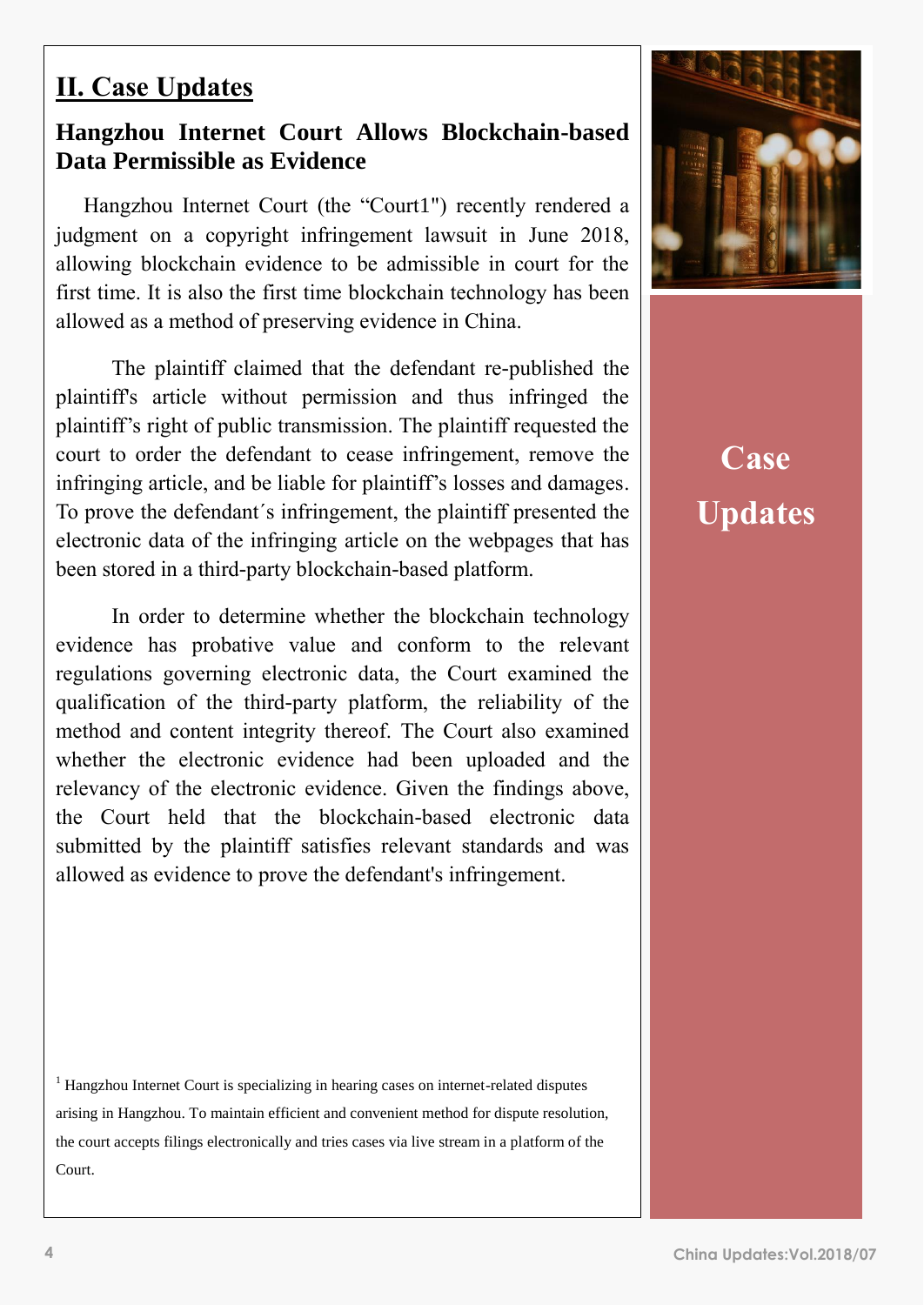of incorruptibility because if one intends to revise the current In terms of the integrity of the blockchain-based evidence, the Court determined that, "The blockchain has the characteristic block, he has to change the hash in the subsequent block and the data of all the institutes and companies in the blockchain network. Therefore, once the electronic data has been stored in the blockchain, the blockchain technology could be regarded as a reliable method to preserve the data integrity."



# **Case Updates**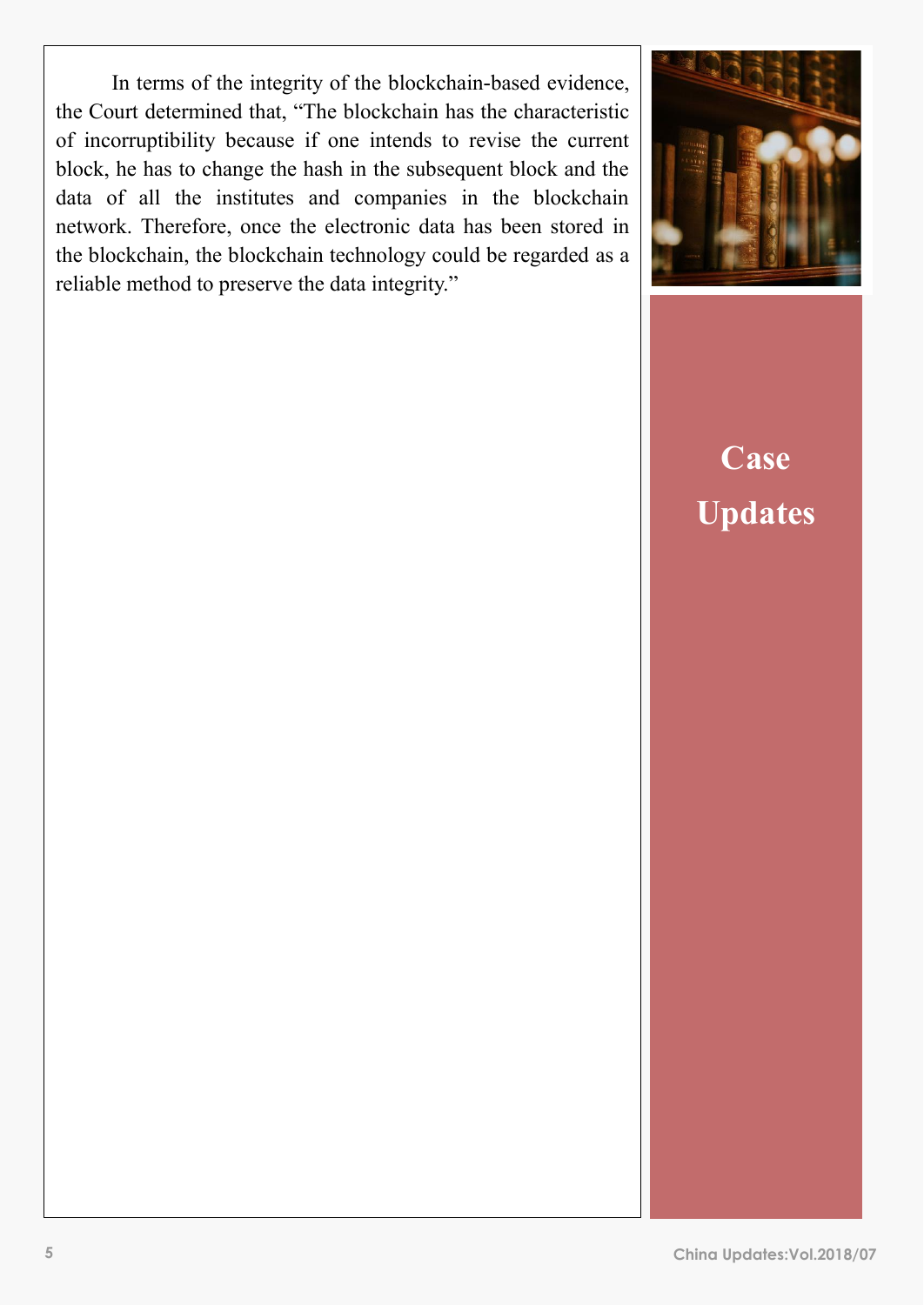#### **III. Economic Updates**

#### **1. New Tesla Auto Factory in Shanghai will be the Largest Foreign Investment in Shanghai**

After the easing of foreign ownership restrictions in China, Tesla signed an Investment Agreement with the Lingang Management Committee and the Lingang Group in Shanghai. According to the agreement, Tesla will build up a wholly-owned auto factory in Shanghai with a production capacity of 500,000 vehicles a year and facilities for research and development, manufacturing and sales. Tesla's Shanghai auto factory will represent Shanghai's largest-ever foreign investment in the field of manufacturing industry.

The new auto factory will not only boost Tesla's production capacity, but also allow the automaker to avoid costly new tariffs and trans-pacific shipping costs, thereby allowing Tesla vehicles made in China to be delivered at much lower cost than those built in Tesla's existing US factory.



### **Economic Updates**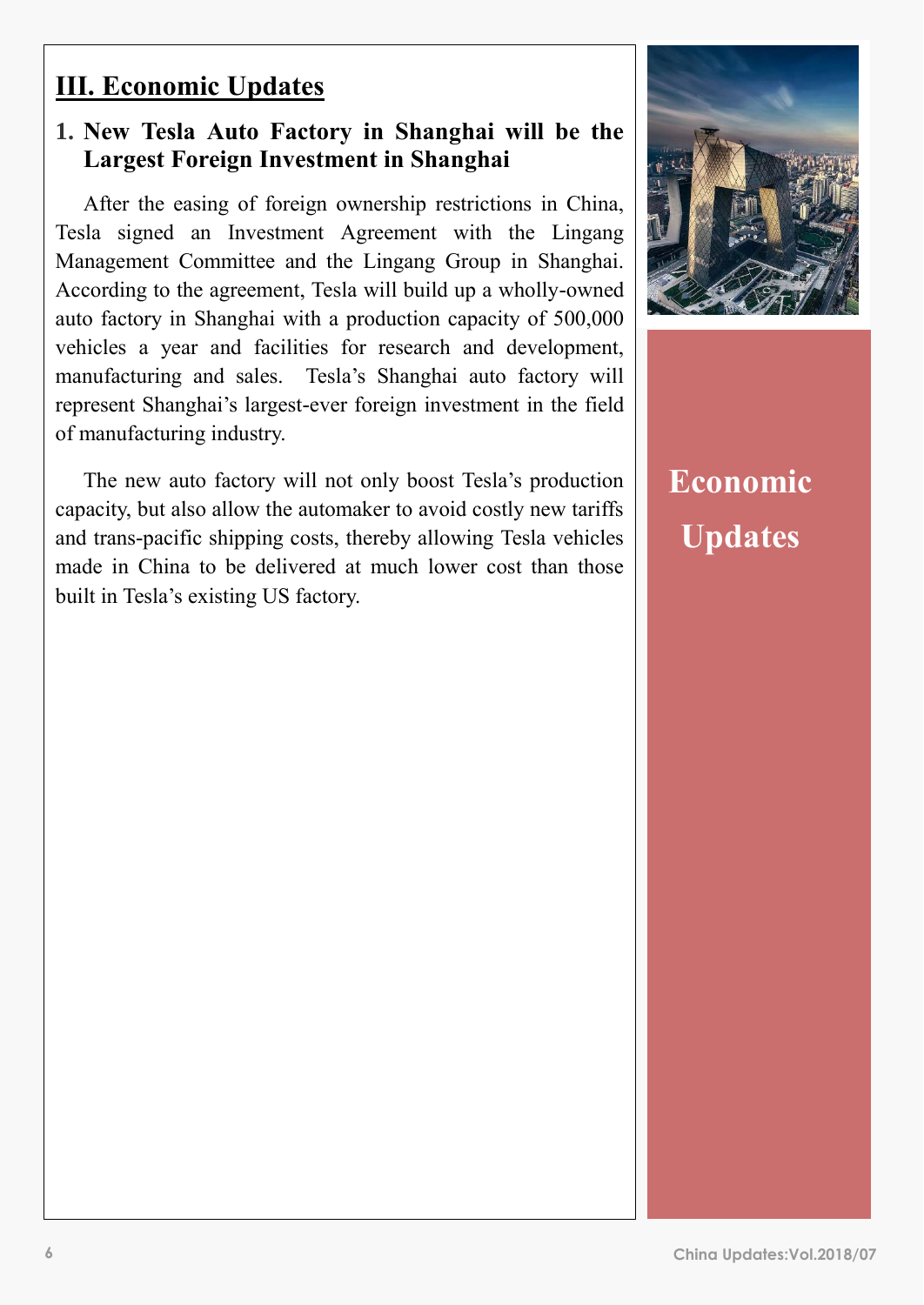#### **2. ZTE Takes Significant Steps to Lift U.S. Trade Ban**

In April 2018, the U.S. Department of Commerce hit ZTE with a seven-year trade ban because it violated an agreement with the U.S. government by not punishing its personnel who violated U.S. sanctions against Iran and North Korea. Because ZTE depends on U.S. suppliers for many key components in its products, the trade ban poses a grave threat to the company's current operations.

It is reported that ZTE recently reached a settlement agreement with the U.S. government. In addition to paying a US\$1 billion fine, ZTE agreed to put US\$400 million in an escrow account and replace all senior management involved in the violations. As a result, the U.S. government has lifted the trade ban forbidding U.S. vendors from selling products to ZTE.



## **Economic Updates**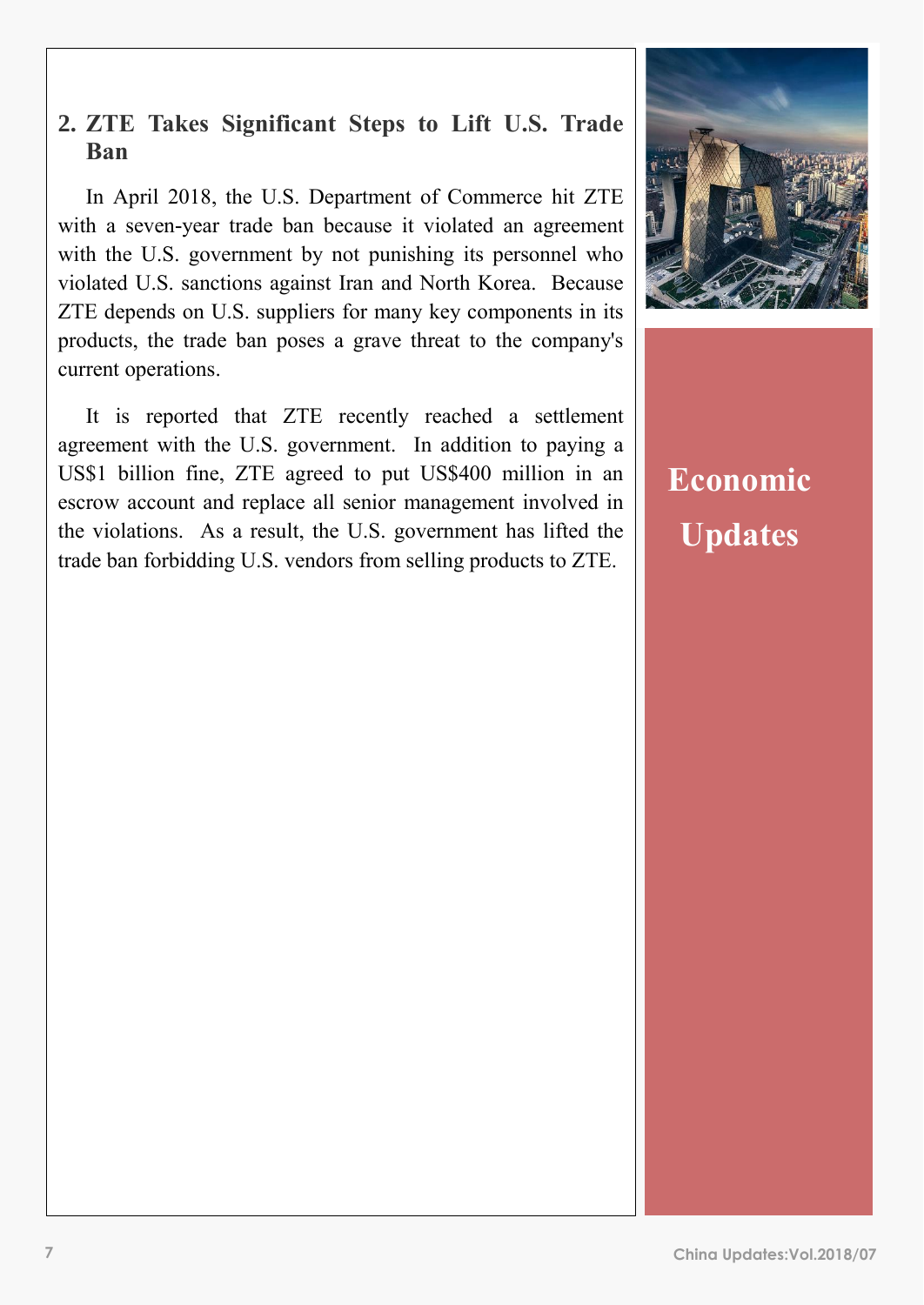#### **IV. IP Updates**

#### **State Intellectual Property Office Published 2017 China Intellectual Property Development Status Evaluation Report**

The Intellectual Property Development Research Center of State Intellectual Property Office recently released the "2017 China Intellectual Property Development Status Evaluation Report." This report evaluates the progress of China's intellectual property protection based on four aspects of intellectual property regime (including creation, application, protection and management) in terms of 54 comprehensive indicators. The report also shows that the comprehensive development level of China's intellectual property protection has steadily increased in 2017, and the international ranking of China's overall strength in intellectual property has climbed rapidly as well.

The nationwide intellectual property development index shows a trend of progressive decline from the eastern region, the central region to the western region of China. The imbalance in the intellectual property development reflects the imbalance between the economic development and market development levels in various regions of the country. It also reflects the imbalance of the distribution of industries across different regions. In general, among the regions with a development index of more than 80 points, except for Beijing, Guangdong, Shanghai and Jiangsu are all belonged to the coastal areas.

In addition, the global ranking of China's intellectual property development status has improved significantly. During the period from 2012 to 2016, the United States, Japan and South Korea held the top three rankings, while China improved from 19th to 10th place during the same period.



**IP Updates**